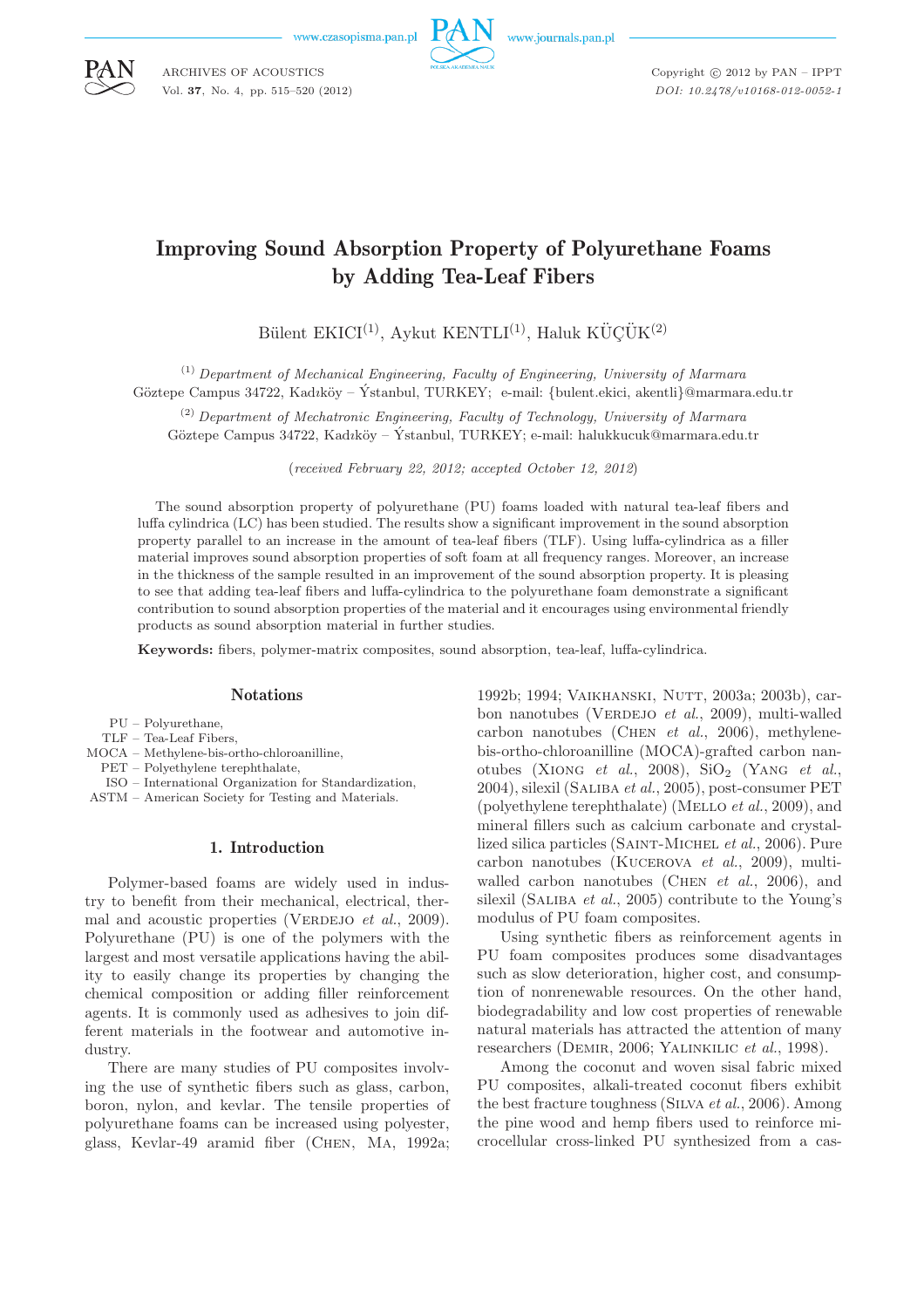tor oil-based polyol, hemp fibers provide the best dynamic flexibility, modulus and toughness characteristics (Aranguren *et al.*, 2007). Abrasive properties of PU foam can be increased by adding garnet particles into the mixture (Jang *et al.*, 2001). Stacking hardwood-based cellulose fiber mats between polyurethane films and using compression molding improves the tensile strength and modulus properties  $(SEYIDBEYOGLU et al., 2008)$ . Among the cotton, bamboo and wool fibers mixed with polyurethane foam, cotton fibers result in the best sound absorption properties (BÜYÜKAKINCI et al., 2011).

Sound absorption constitutes one of the major requirements for human comfort today, especially in automobiles and manufacturing environments. These applications create a higher sound pressure and thereby the need to develop more efficient and economical ways of producing sound absorption materials. Industrial applications of sound absorption generally includes the use of materials such as glass wool, foam, mineral fibers and their composites. Using a laminated polyester fabric composed of different layers bonded by polyurethane adhesive doped with a removable salt are already studied to determine the sound permissibility levels in automobiles (MAHMOUD *et al.*, 2011). Also, a laminated composite consisting of three different layers of tea-leaf fiber waste materials with and without backing were studied experimentally (Ersoy, KÜÇÜK,  $2009$ ) in order to determine their sound absorption properties. In this study, a single layer of woven textile cloth provides backing.

This study investigates the effect of tea-leaf fibers and luffa-cylindrica as agents on sound absorption properties of polyurethane foam. The reason of selecting tea leaf as a material in the production of sound absorbing composites is that tea was the second most popular drink in the world, after water. For a number of developing countries, it is also an important commodity in terms of jobs and export earnings. Tea production is labor intensive and the industry provides jobs in remote rural areas. Worldwide, the sector provides employment to millions of people. Tea production and export is a vital part of the economy for tea producing countries in terms of employment in remote and poor rural areas. The global tea production reached 3.5 million tons in 2006, while tea is produced in more than 35 countries. Turkey is the fifth biggest producer (142,000 tons) by having 4 percent share of the tea sector and the value of exports (5,500 tons) has reached 6,300,000.00 USD (Wal, 2008). Therefore, tea leaf (TLF) is actually a waste material and is easy to find. Luffa-cylindrica (LC) is a plant which has a hard spongy structure and other than wiping or cleaning purposes it does not have a significant commercial benefit. Due to its insignificant economics here we decided to utilize luffa-cylindrica for sound absorption purposes.

This study will investigate the reusability of wasted TLF and LC. Different compositions of TLF and LC with PU are used in the development of a new sound absorbent material. Two different foam types are used as matrix material. Tea-leaf fibers are added in these matrix materials in three different weights among which 24% weight tea-leaf composition has given the best properties. Later soft foam and LC combination was examined for sound absorption properties.

## 2. Experimental setup

# *2.1. Material*

Two different PU foam types (isocyanate mixed with H 1710/6 polyol (PU1-rigid foam) and that one with H2411/1 polyol (PU2-soft foam)) are used as matrix materials. The compositions of the polymers are given in following table.

Table 1. Properties of H 1710/6 Polyol and Isocyanate components.

| Physical properties       | Unit     | Polyol | Isocyanate |
|---------------------------|----------|--------|------------|
| density $(20^{\circ}C)$   | $g/cm^3$ | 1.1    | 1.230      |
| viscosity $(20^{\circ}C)$ | mPa·s    |        | 210        |
| NCO content               | ℅        |        | 31.5       |
| Storage life              | Month    |        |            |

Table 2. Properties of H 2411/1 Polyol and Isocyanate components.

| Physical properties       | Unit              | Polyol | Isocyanate |
|---------------------------|-------------------|--------|------------|
| density $(20^{\circ}C)$   | g/cm <sup>3</sup> | 1.01   | 1.24       |
| viscosity $(20^{\circ}C)$ | mPa·s             | 400    | 300        |
| NCO content               | $\%$              |        | 31.5       |
| Storage life              | Month             |        |            |

The PU foam was prepared by mixing the polyol and isocyanate at a 1:1 ratio. Tea-leaf fiber wastes, whose lengths changed between 1–5 mm, were prepared as an additive. A stainless steel die is used to prepare samples of the PU foam composite for acoustic measurements.

## *2.2. Preparation of TLF mixed PU samples*

Composite samples are prepared by mixing TLF with a polyurethane formulation including isocyanate and forms of polyol. At the beginning of the study it was necessary to define different weight ratios of TLF in PU. For this purpose the maximum weight ratio must be defined. In order to determine the maximum amount of TLF that can be added to PU, many samples having different TLF weight ratios are produced. Then, the maximum weight ratio is obtained. The range of weight ratio of TLF varies between zero and the maximum weight ratio. Weight ratios are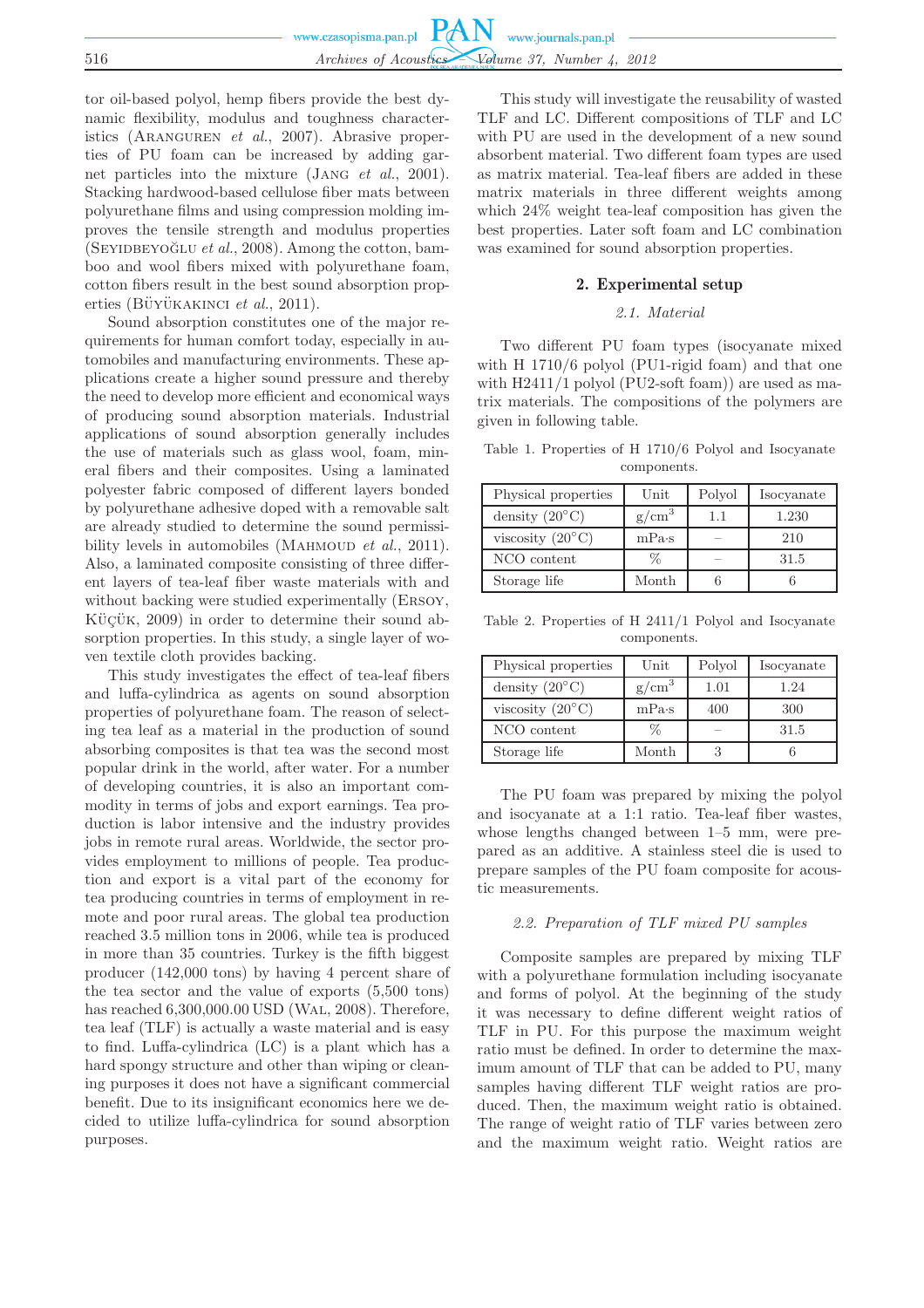determined in this range and samples are prepared. H 2411/1 polyol samples are prepared heavier as it has lower density and have tendency to be more ductile. Tables 3 and 4 show the weight ratios of the first samples.

Table 3. H 1716/6 polyol and isocyanate with TLF  $(total 150 g)$ .

| Sample   | <b>TLF</b> |      | Polyol |       | Isocyanate |       |
|----------|------------|------|--------|-------|------------|-------|
|          | % w        | g    | $\%$ w | g     | $\%$ w     | g     |
| PU1TLF20 | 20         | 30   | 40     | 60    | 40         | 60    |
| PU1TLF15 | 15         | 22.5 | 42.5   | 63.75 | 42.5       | 63.75 |
| PU1TLF10 | 10         | 15   | 45     | 67.5  | 45         | 67.5  |
| PU1      |            | 0    | 50     | 75    | 50         | 75    |

Table 4. H 2411/1 polyol and isocyanate with TLF  $(total 200 g)$ .

|          | TLF    |    | Polyol |     | Isocyanate |     |
|----------|--------|----|--------|-----|------------|-----|
| Sample   | $\%$ w | gr | $\%$ w | gr  | $\%~w$     | gr  |
| PU2TLF24 | 24     | 48 | 38     | 76  | 38         | 76  |
| PU2TLF16 | 16     | 32 | 42     | 84  | 42         | 84  |
| PU2TLF8  | 8      | 16 | 46     | 92  | 46         | 92  |
| PU2      |        |    | 50     | 100 | 50         | 100 |

Polyol and isocyanate are mixed with TLF at determined weight ratios. After pouring the mixture into the die, a driller with a mixer tool was used to bring the composition up to 2000 rpm in order to obtain a homogeneous compound. From each mold, 5 different samples with diameter of 100 mm for large tube measurements (Fig. 1a) and a smaller round piece with a 29 mm diameter for small tube measurements (Fig. 1b) were obtained.



Fig. 1. Samples prepared for sound absorption measurements: a) sample for the large tube, b) sample for the small one.

# *2.3. Preparation of luffa cylindrica mixed PU samples*

Luffa cylindrica is a natural spongy and matrix structure which can be used as filler in PU. The luffa filler is cut half from the surface to the center parallel to its longitudinal axis and laid flat (Fig. 2).



Fig. 2. Luffa cylindrica: a) natural, b) half-cut.

The samples of 100 mm diameter and 2 cm thickness were cut from raw flat luffa material (Fig. 3a). After mixing H 2411/1 polyol and isocyanate, luffa samples were immersed into the mixture before the formation of foam structure within pores of the filler. For small tube measurements, samples of 29 mm diameter are cut from large tube samples (Figs. 3b, c).





Fig. 3. Luffa cylindrica and foam composites samples: a) luffa large tube sample, b) luffa small tube sample, c) foam-luffa small tube sample.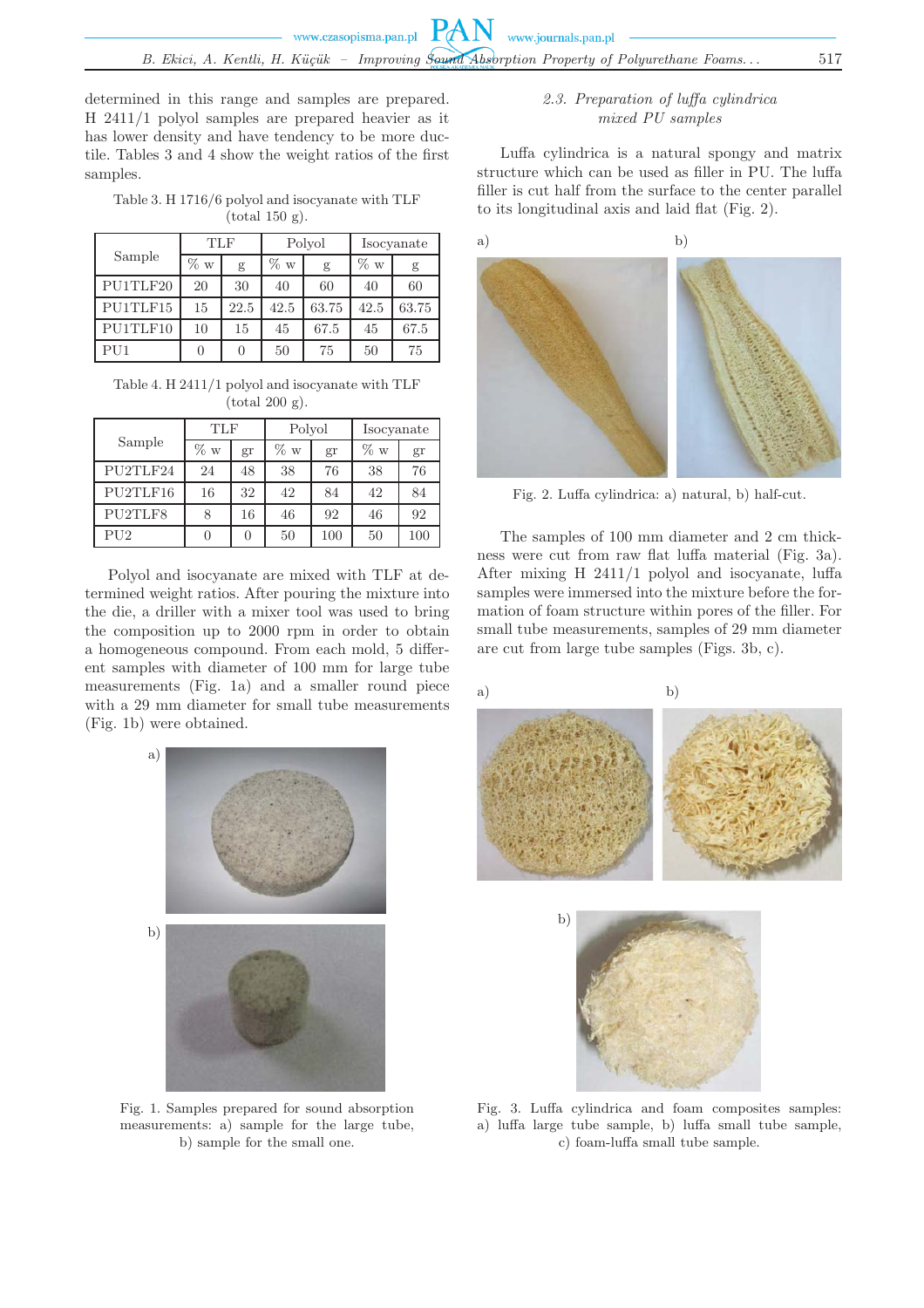#### *2.4. Measurements of acoustic properties*

The testing apparatus is part of a complete acoustic material testing system featuring a Brüel& Kjær  $\text{PULSE}^{\text{TM}}$  interface (Fig. 4). In this study only an impedance tube kit 4206 was used.



Fig. 4. Measurement tester of acoustic properties (courtesy of Brüel  $&$  Kjaer).

The sound absorption measurements were performed according to ISO 10534-2 and ASTM E1050- 98 international standards for horizontally mounted orientation-sensitive materials using a two-microphone transfer-function method. The small impedance tube kits consisted of a 29 mm diameter tube (small tube), a sample holder, and an extension tube of the same diameter. The large impedance tube kit consisted of a similar tubular apparatus with a diameter of 100 mm. The small and large tube setups were used to measure different acoustical parameters and then large and small tube measurements were combined to determine the sound absorption coefficient for the frequency range of 50–6300 Hz.

## 3. Results

PU1 foam and Tea-Leaf Fiber composites are produced and sound absorption coefficients are measured for five times. The average values are plotted as graphs to make a comparison. PU1 Foam and Tea-Leaf Fiber composites are produced at two different thicknesses to see the effect of thickness on sound absorption property as well. The sound absorption coefficient values btained are plotted for the composite of H 1710/6 Polyol Foam (PU1) and the TLF. The samples have 2 cm (Fig. 5) and 1 cm thicknesses (Fig. 6). The absorption coefficient values are also plotted for the second composite of H2411/1 Polyol Foam (PU2) and the TLF (Fig. 7) and PU2 foam and LC (Fig. 8).



Fig. 5. Sound absorption of the PU1 foam and TLF composites (2 cm thickness).



Fig. 6. Sound absorption of the PU1 foam and TLF composites (1 cm thickness).



Fig. 7. Sound absorption of the PU2 foam and TLF composites (2 cm thickness).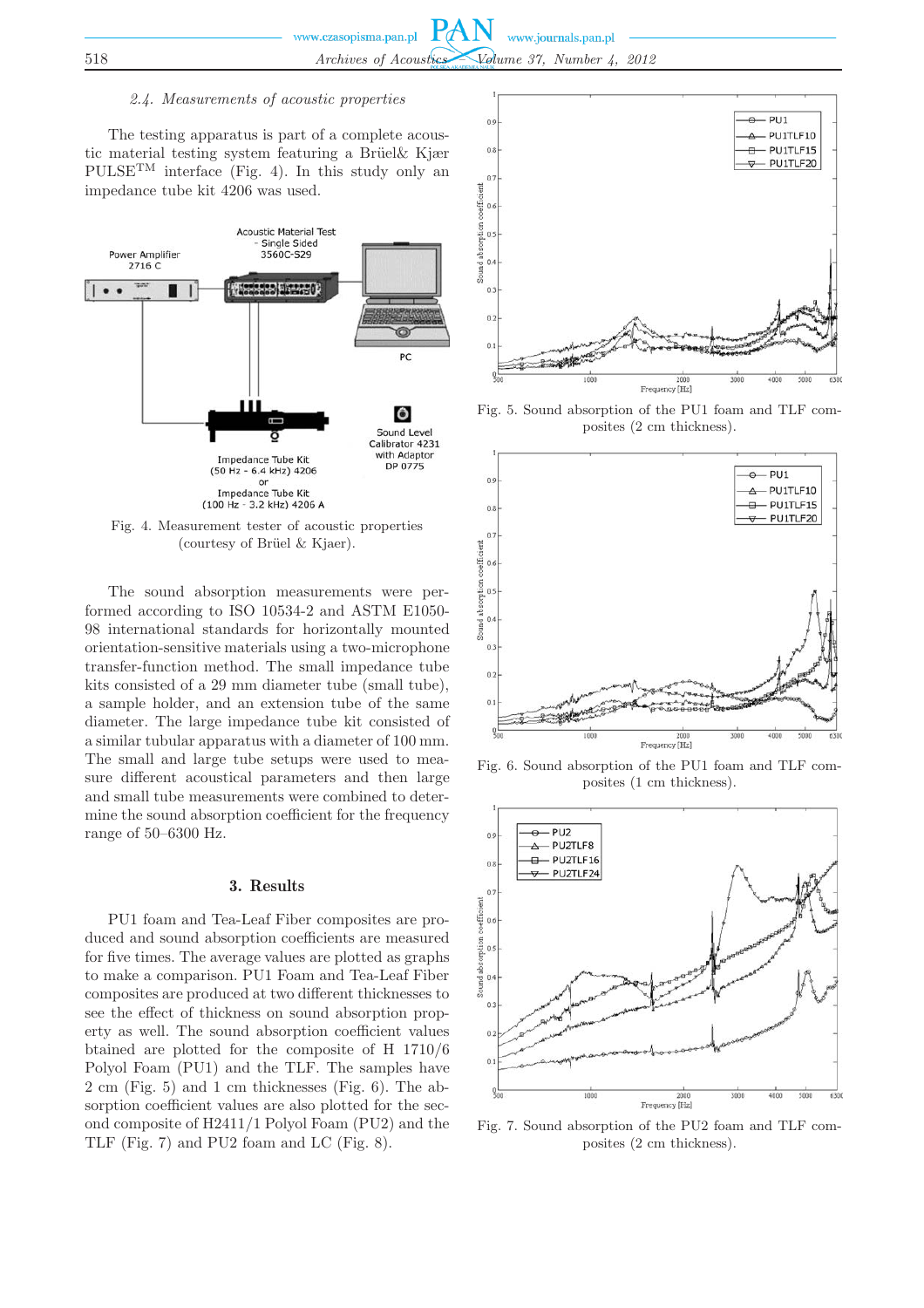

Fig. 8. Sound absorption of the PU2 foam, LC and PU2LC composites (2 cm thickness).

The sound absorption of pure LC is below PU2 between 0.5–1.5 kHz frequencies. However above 1.5 kHz until high frequency ranges sound absorption of LC progress higher than PU2 with a maximum of twice of PU2 at certain frequencies. Using LC as a filler in PU2 (PU2LC) results in exceptional sound absorption properties for all frequency ranges. In the mid frequency ranges sound absorption properties of PU2LC is more than 4 times higher than PU2.

### 4. Discussion

The sound absorption measurements of PU1 results in a maximum of 0.2 at 1.5 kHz for the case of 2 cm thickness of the samples. It is seen that all PU1 composites have at least two times better sound absorption characteristics between the frequencies 3.5– 6 kHz. Also, an increase in the weight ratio results in a better sound absorption characteristic. PU1TLF15 has a 50% increase in the sound absorption compared to PU1TLF10 in the same frequency range, while PU1TLF20 has a 50% increase in sound absorption between the frequencies 0.05–4.25 kHz compared to PU1TLF15.

Decreasing the thickness of the PU1 samples from 2 cm to 1 cm results in a frequency shift at which the maximum sound absorption occurs. The sound absorption of the pure PU1 foam is very low at 50 Hz with a steady increase up to 0.2 at 2 kHz and then a steady decrease occurs down to 0.1 at frequencies between 5–6.3 kHz.

PU1TLF10 does not change sound absorption characteristics significantly compared to PU1. Also, increasing the TLF content to 15% does not make a noticeable change in the sound absorption characteristics. PU1TLF20 results in sound absorption twice as

much as that indicated for PU1TLF15 in the frequency range of 0.5–5.5 kHz. However for higher frequencies, sound absorption of PU1TLF20 tends to be lower than that of PU1TLF15.

Sound absorption measurements for PU2 reveals a steady increase in sound absorption with an ultimate value of 0.39 at 6.3 kHz. There is a slight peak value of 0.42 in sound absorption at 5 kHz. Mixing 8% TLF into PU2 results in an increase as much as 80% in sound absorption compared to pure PU2. Increasing the TLF content to 16% results in a 25% increase in sound absorption compared to PU2TLF8 except the frequency range 4.75–5 kHz. The 24% TLF content in the PU2 matrix increases the sound absorption characteristics of the composite as much as 60% between the frequencies of 2.5–6.3 kHz.

Additionally using luffa-cylindrica does make a significant contribution to low frequency sound absorption properties. However between frequencies 1.5 kHz– 6.3 kHz LC yields better sound absorption values compared to soft foam. Impregnating LC into soft foam improves sound absorption properties at all frequencies.

Using luffa-cylindrica as a sound proofing material improves sound absorption properties in the mid-to high frequency ranges. Adding luffa as a filler into polyurethane foam results in exceptional sound absorption properties. Especially in the mid frequency ranges the increase in sound absorption is more than four times of soft polyurethane foam.

### 5. Conclusions

The increased agricultural production and the development of agro-based industries in many countries of the world have brought about the production of large quantities of agricultural wastes, most of which are not adequately managed and utilized. Agricultural wastes were used for animal feed, fertilizer and fuel for energy production, but little work has been carried out to develop utilization of these wastes in the production of industrial materials. This study tried to fill this gap and showed an area to reuse wasted TLF.

The TLF mixed polyurethane-based composites are developed and acoustic measurements are performed to determine their sound absorption properties. TLF is a wasted by product of tea processing, extracted after drying and chopping of the leaves. Also, the TLF is hygienic, a product of renewable bioresources, and is biodegradable. Using a novel natural fiber improves the sound absorption properties and causes lessening the environmental impact and reducing the cost of the developed material.

Including tea-leaf-fibers into PU1 improves the sound absorption properties significantly. The sound absorption results for PU2 indicate a steady increase at the frequencies between 1.6–6.3 kHz. Sound absorption